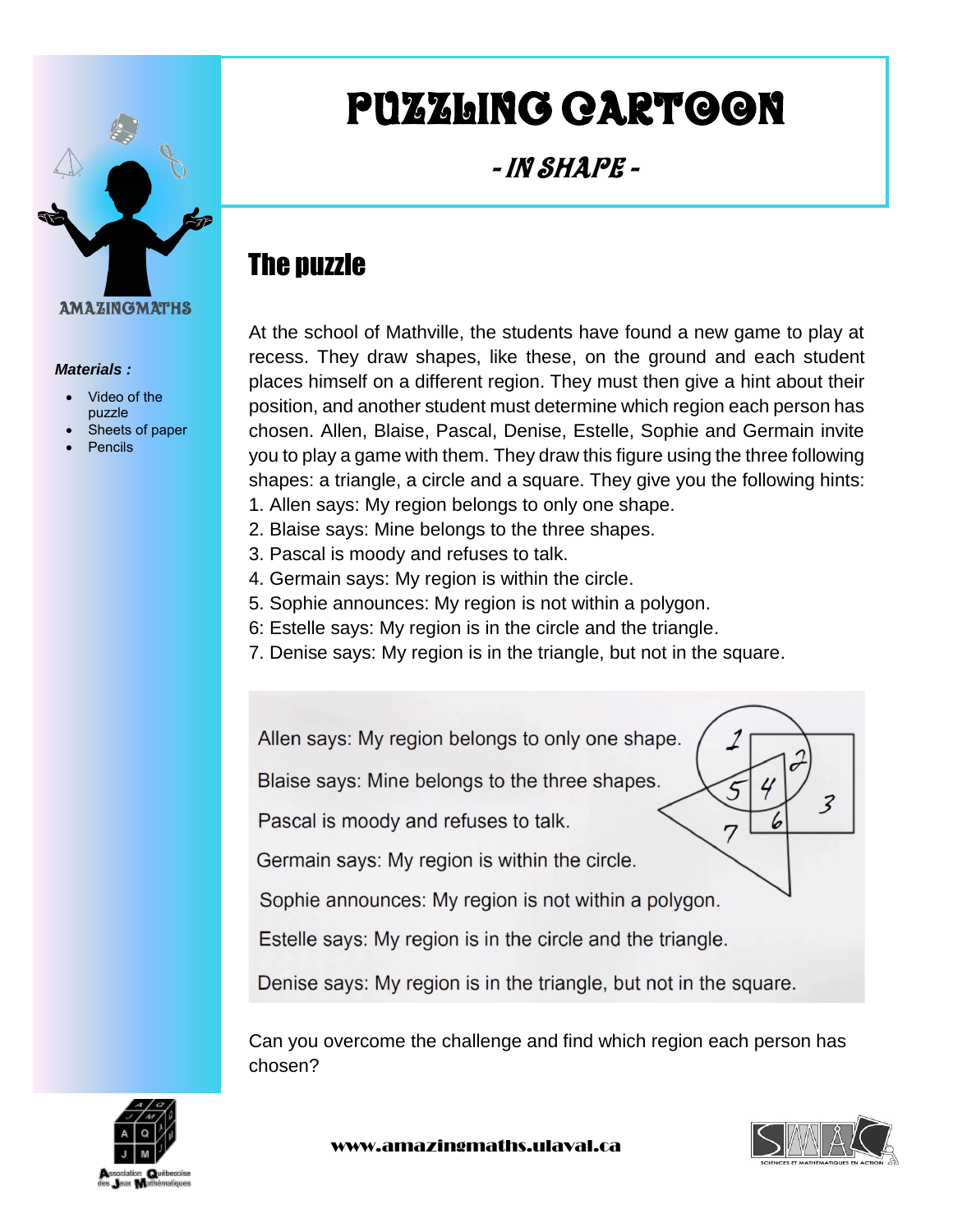

## Puzzle solution



#### **The answer:**

Allen (3), Blaise (4), Pascal (6), Germain (2), Sophie (1), Estelle (5) and Denise (7).

### **First solution:**

A first way to look at the problem is to analyze the hints to find the obvious pieces of information. This is probably the reasoning the students will use.

At the first reading, we find that Pascal chose region 4, because it is the only region that belongs to the three shapes.

Then, we determine that Sophie chose region 1, because it is the only one that is not in a polygon. By reading the hints a second time, we find that Estelle's region is 5, because region 4 is already taken and that they are the only two that belong to the circle and the triangle.

This result allows us to find Denise's region, then Allen's, Germain's and finally Pascal's.

So, we found the answer: Allen (3), Blaise (4), Pascal (6), Germain (2), Sophie (1), Estelle (5) and Denise (7).

## **Second solution:**

| Name           | Region 1 | Region 2 | Region 3 | Region 4 | Region 5 | Region 6 | Region 7 |
|----------------|----------|----------|----------|----------|----------|----------|----------|
| Allen          |          | Χ        |          | Χ        | X        | X        |          |
| <b>Blaise</b>  |          |          |          |          |          |          |          |
| Pascal         |          |          |          |          |          |          |          |
| Germain        |          |          |          |          |          |          |          |
| Sophie         |          |          |          |          |          |          |          |
| <b>Estelle</b> |          |          |          |          |          |          |          |
| Denise         |          |          |          |          |          |          |          |

To solve the puzzle in another way, we may draw a table like this one:

We can use this table by eliminating each box that is not possible. For example, the first hint is: "Allen says: My region belongs to only one shape". Since the boxes 1, 3 and 7 are the only ones that correspond to this criterion, we eliminate the other regions in Allen's row.

When there is only one possibility, we circle the box and we eliminate the region for all the other people. When Blaise says, "My region belongs to the three shapes", there is only region 4 that corresponds to that criterion, so we are sure that Blaise chose region 4, and nobody else did.